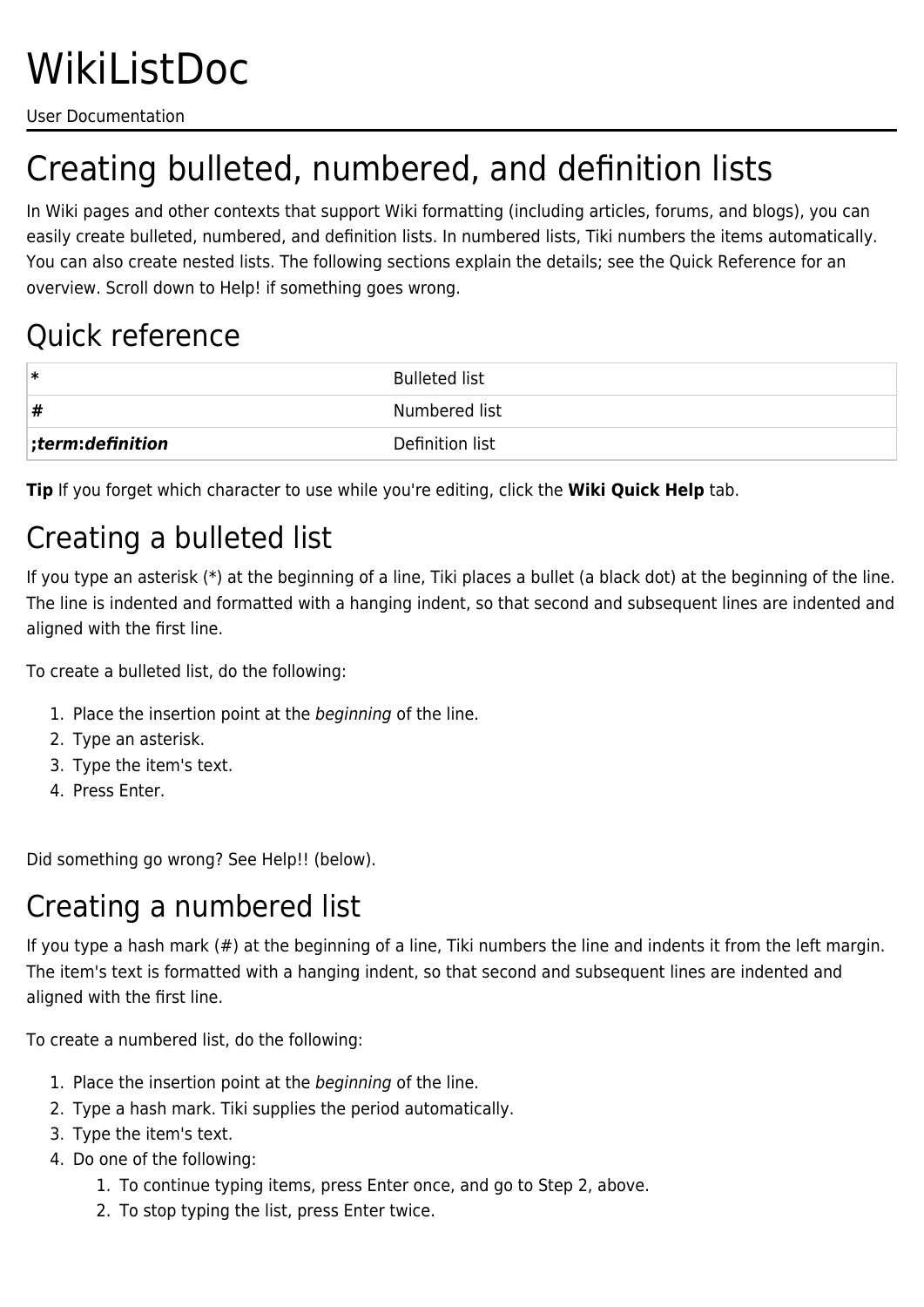**Tip** If you place more than one numbered list in a page, the items are separately numbered.

Did something go wrong? See Help!! (below)

#### Creating a nested list

A nested list is a bulleted or numbered list that has more than one level — that is, some items have "sub-items," as in the following example:

- This is a Level 1 item.
- This is another Level 1 item
	- This is a Level 2 item.
- Yet another Level 1 item.
	- This is a Level 2 item.
		- Sub-items can have their own sub-items! This is Level 3.
- Back to Level 1.

Tip In a bulleted list, you can create additional sub-levels beyond the third level, but Tiki doesn't use distinctive bullets beyond Level 3.

Here's a numbered list with nested levels:

- 1. This is a Level 1 item.
- 2. This is another Level 1 item
	- 1. This is a Level 2 item.
- 3. Yet another Level 1 item.
	- 1. This is a Level 2 item.
	- 2. Another Level 2 item. Note the numbering.
		- 1. Sub-items can have their own sub-items! This is Level 3.
- 4. Back to Level 1.

To create a nested list, type two or more asterisks (bulleted lists) or hash marks (numbered lists) at the beginning of the line, as shown in the following examples:

\*Level 1 (bulleted list) \*\*Level 2 (bulleted list) \*\*\*Level 3 (bulleted list)

#Level 1 (numbered list) ##Level 2 (numbered list) ###Level 3 (numbered list)

**Tip** You can create deeper levels of nesting, but doing so might prove confusing to your readers.

**Tip** You can combine bulleted and numbered list items. Try it!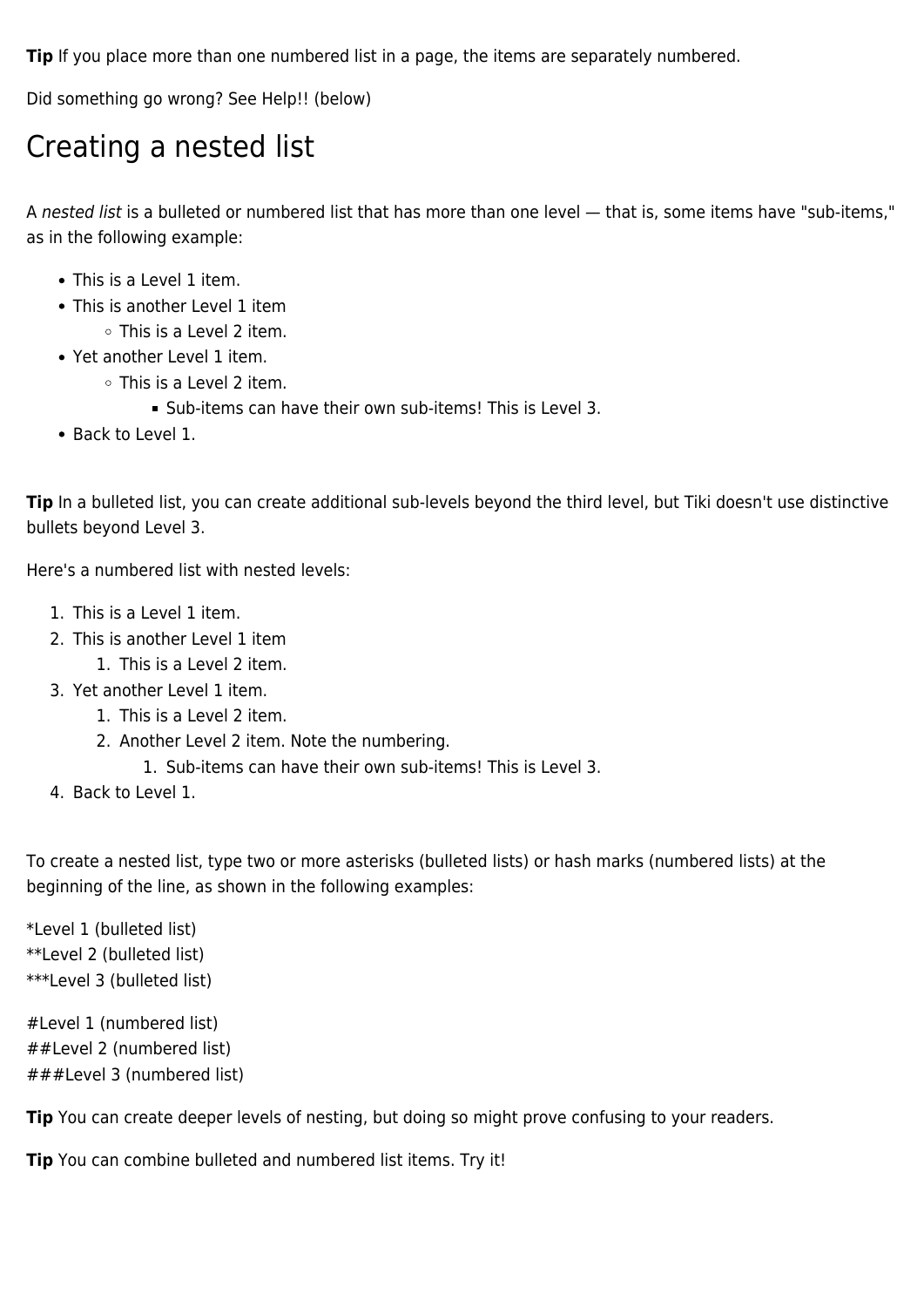### Creating a definition list

A definition list displays a term that is aligned flush left; the term's definition is positioned on the subsequent line and indented. Here's an example:

unordered list

A list in which the order of the items is unimportant; also called a bulleted list.

To create a definition list, do the following:

- 1. At the beginning of a line, type a semicolon (;).
- 2. Type the term to be defined.
- 3. Type a colon (:).
- 4. Type the definition.
	- Your line should look like this: ;term:definition
- 5. Press Enter.
- 6. Do one of the following:
	- 1. To type another item, go to Step 2, above.
	- 2. To end the list, press Enter again.

**Tip** Better definition lists can be created using the DL plugin.

#### Monospaced (preformatted) text

Monospaced text can be used to show portions of code or text that need to be properly aligned by means of manually entered spacing. (This feature corresponds to HTML's <pre> element.) When you create monospaced text, Tiki uses a monospaced font (such as Courier) and does not automatically break lines.

To create monospaced text, precede a line with one or more spaces.

**Note** If you don't see the monospaced font, your administrator has disabled this option.

## Help!

- If you don't see the bullet, and the line appears in a strange-looking typewriter font that goes on without breaking properly, you left a space at the beginning of the line. Click Edit, delete the space, and click Save.
- If there's too much white space around the list, delete any blank lines you may have entered before or after the list.

**Note** Administrators can configure Tiki so that beginning-of-line spaces are not interpreted as the beginning of preformatted (monospace) text. On the Application Menu, click Admin and click the Wiki tab. Uncheck the